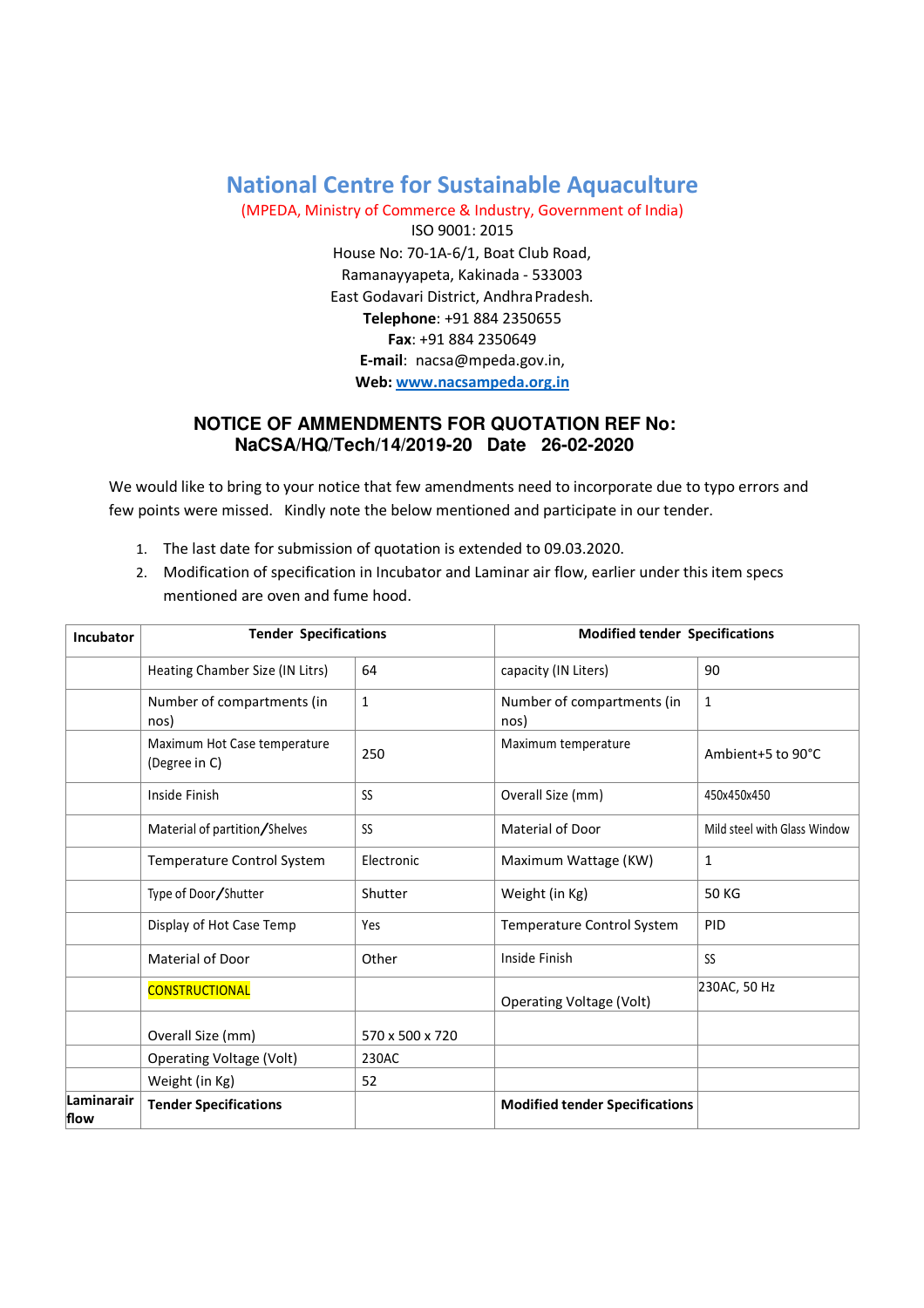| Laminarair $2*2*3$<br>flow |                                  |                | Laminar air flow cabinets                                                                                                                                                                                                                        | Class-II standard |
|----------------------------|----------------------------------|----------------|--------------------------------------------------------------------------------------------------------------------------------------------------------------------------------------------------------------------------------------------------|-------------------|
|                            | Size of Sink (mm)                | 200 millimeter | Product Code available on Web                                                                                                                                                                                                                    | <b>No</b>         |
|                            | <b>Power Rating</b>              | 100            | Laminar flow is based on<br>principle of double filtration of<br>air                                                                                                                                                                             |                   |
|                            | Drawing No.                      | 10             | Type of Filter                                                                                                                                                                                                                                   | <b>HEPA</b>       |
|                            | Product Code available on Web    | <b>No</b>      | Atmospheric air will be drawn<br>through the pre-filters by heavy<br>duty blowers                                                                                                                                                                |                   |
|                            | Safety Device Trip (Nos)         | $\mathbf{1}$   | Filtered air than passed<br>through highly effective HEPA<br>Filters with 99.97% efficiency<br>for particulates of 0.3 micron or<br>larger, which can filter almost<br>all air born contaminants such<br>as dust, fungal spores, bacteria<br>etc |                   |
|                            | <b>Material of Base Cabinet</b>  | SS             | Double filtered laminar flow air<br>will blow horizontally/vertically<br>through the working table at a<br>nominal velocity or approx 90<br>Fts/min                                                                                              |                   |
|                            | <b>Working Platform Material</b> | SS             | Heavy duty blowers<br>dynamically balanced with 0.25<br>HP electric motor are mounted<br>on shock resistant base of<br>cabinet or anti-vibration pads,<br>operate on 230 +/- 10 volts, 50<br>Hz AC supply                                        |                   |
|                            | Double wall Construction         | Yes            | Shadow less uniform lighting is<br>provided within working space<br>(100 feet candles). Unit will be<br>mounted on caster wheel and<br>supplied with high quality plug<br>and cord.                                                              |                   |
|                            | <b>Ducting Material</b>          | SS             |                                                                                                                                                                                                                                                  |                   |
|                            | Details of Electrical outlets    | YES            |                                                                                                                                                                                                                                                  |                   |
|                            | Product Code No                  | 3452           |                                                                                                                                                                                                                                                  |                   |
|                            | Air Flow (Cubic metre/hr)        | 100            |                                                                                                                                                                                                                                                  |                   |
|                            | Width of Base Cabinet (mm)       | 609            |                                                                                                                                                                                                                                                  |                   |
|                            | Material of Front shutter        | other          |                                                                                                                                                                                                                                                  |                   |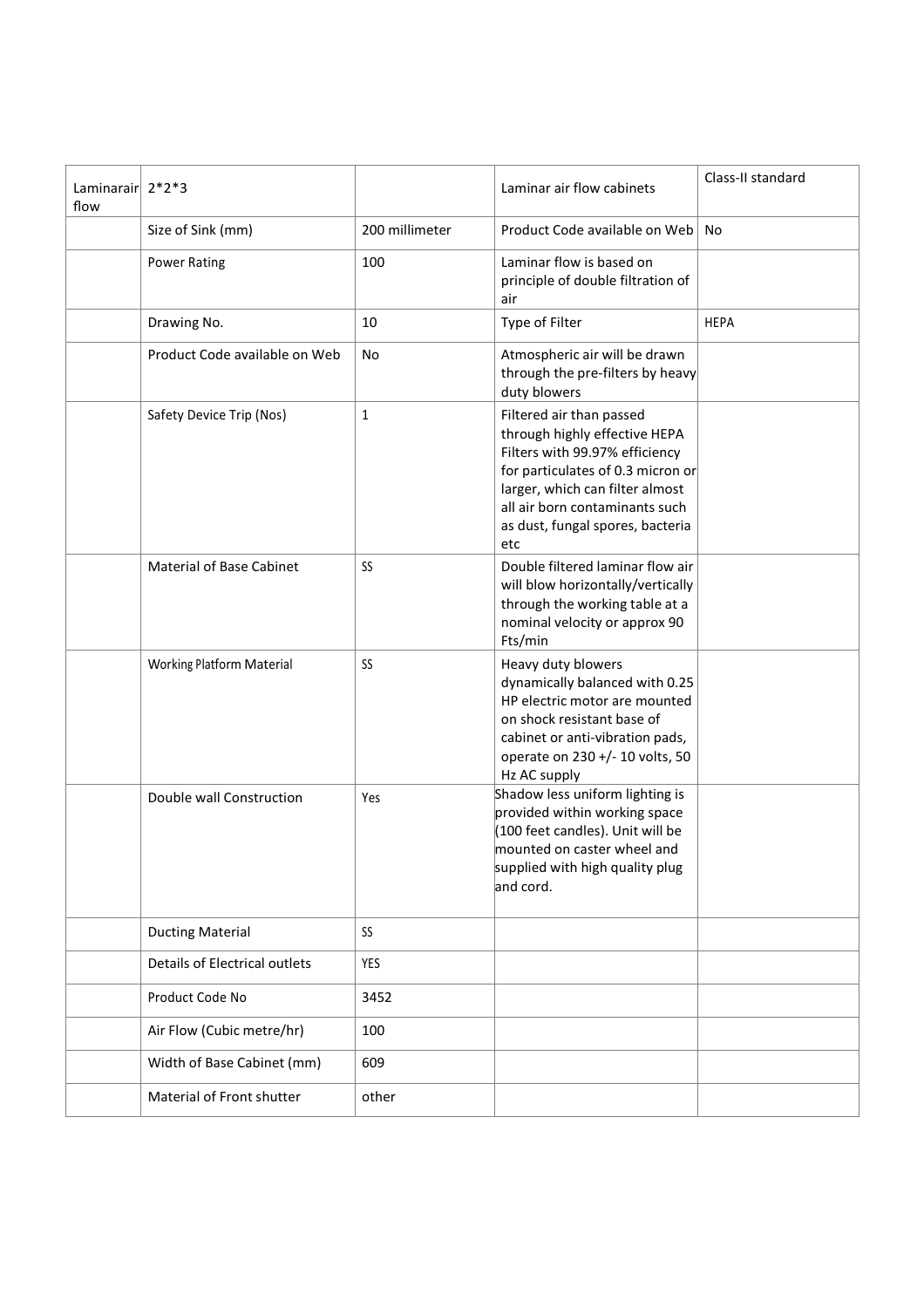| Overall lenth of Fumehood (mm)                                     | 914             |  |
|--------------------------------------------------------------------|-----------------|--|
| <b>Base Cabinets</b>                                               | With            |  |
| Ducting for hood                                                   | With            |  |
| Efficiency & Noise level of<br>Blower (%, dB)                      | 65DB            |  |
| Thickness of wall (mm)                                             | 40              |  |
| Operating Temperature of Fume<br>hood (degree C)                   | 50degreeCelsius |  |
| Material of Fume hood                                              | SS              |  |
| No. of Drawers in the Base Storage<br>Unit (Nos)                   | $\mathbf{1}$    |  |
| Fumehood installation<br>Kit and Accessories                       | With            |  |
| Height of Base Cabinet (mm)                                        | 914             |  |
| Type of Filter                                                     | <b>HEPA</b>     |  |
| Type of Fume hood                                                  | Laboratory      |  |
| Length of Base Cabinet (mm)                                        | 609             |  |
| <b>Fire Resistant</b>                                              | Yes             |  |
| Utility Pipe lines for<br>Nitrogen, Compressed Air<br>& Water etc. | No              |  |

3. Line item no 21 is added in lab equipment A in package A. item is online UPS 3 kva specs as mentioned below.

| Smart-UPS<br><b>Online</b> |                              |                                                            |
|----------------------------|------------------------------|------------------------------------------------------------|
|                            | <b>Nominal Input Voltage</b> | <b>230V</b>                                                |
|                            | Input Frequency              | 40-70 Hz                                                   |
|                            | Input Voltage                | 100-285 V Output de-rated < 160 V  50%<br>capacity at 100V |
|                            | Input Power Factor           | 0.98                                                       |
|                            | <b>Input Protection</b>      | Circuit Breaker                                            |
|                            | <b>Output Specifications</b> |                                                            |
|                            | <b>Output Power Capacity</b> | 3000 VA / 2400 W                                           |